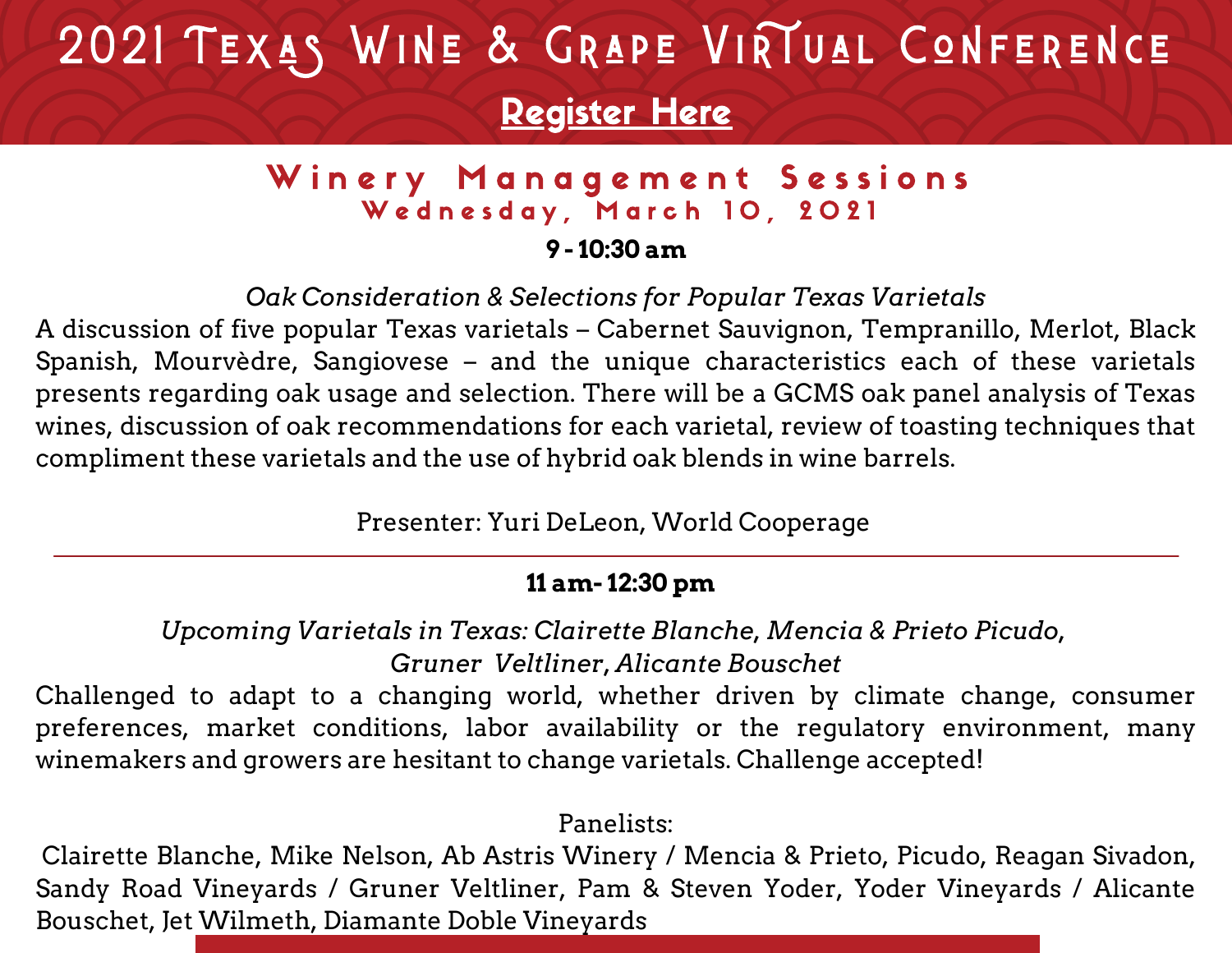# 2021 TEXAS WINE & GRAPE VIRTUAL CONFERENCE [Register](https://twgga.memberclicks.net/2021virtualforum#/) Here

#### Winery Management Sessions Wednesday, March 10, 2021

#### **1 - 2:30 pm**

*How to Choose and Use the Right Yeast, Fermentation Aid and Functional Product to Achieve the White or Rose Style You Want*

This session will focus on key information to look at when selecting yeast strains and yeast derived products specifically for Whites and Roses, how to manage fermentation (nutrition, temperature, etc.…) to optimize the style you are looking for and how yeast derived functional products can help achieving your goals. The first part of this presentation focuses on understanding the impact of yeast on wine's flavors and aromas: positive and negative fermentative aromas and varietal grape derived aromas. Further discussion will address the potential of yeast hybrids to modulate key compounds in wine.

Presenter:

Anne Flesch MS, Fermentis Regional Sales Manager for Western North America